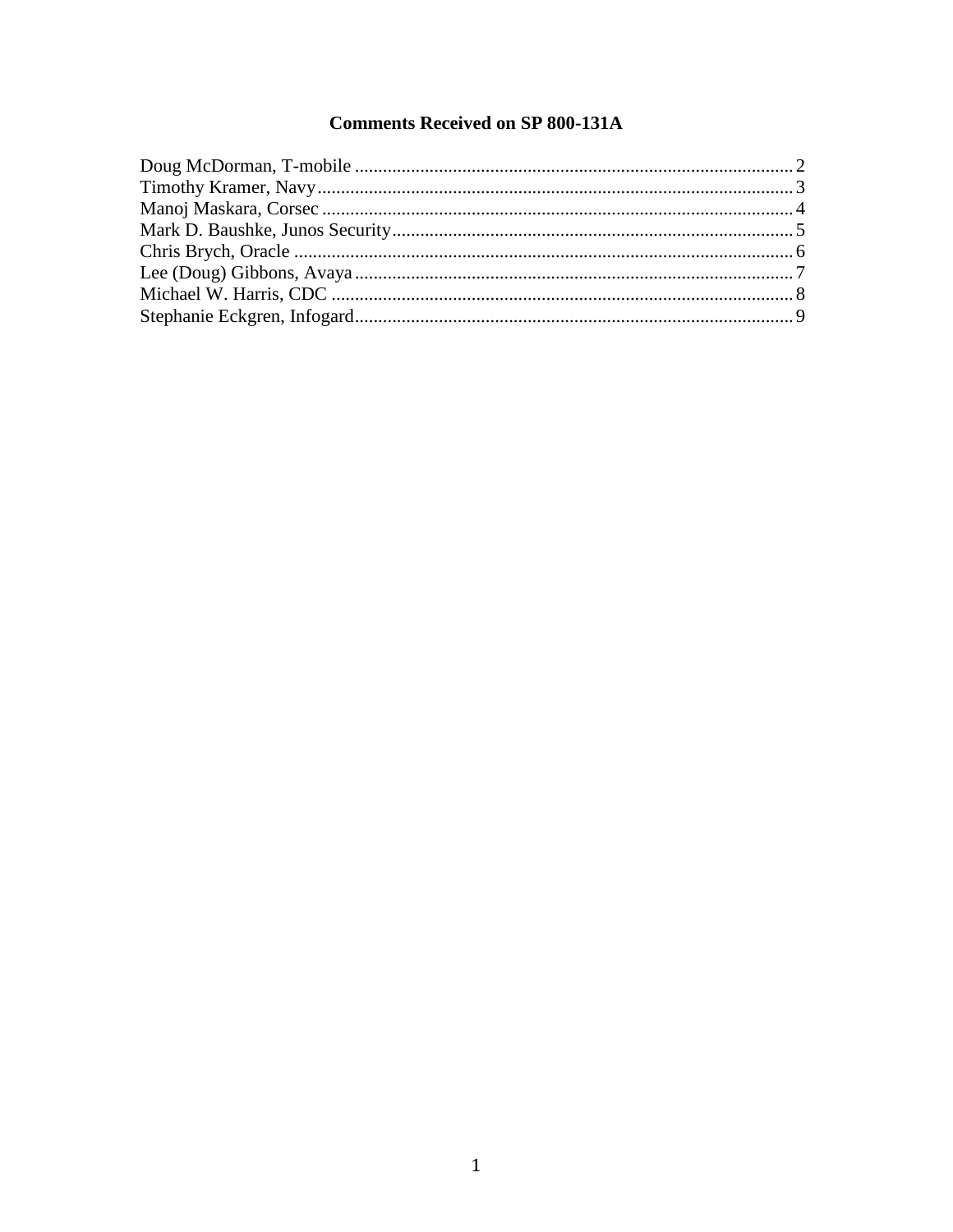**From:** "McDorman, Doug" [<Douglas.McDorman@t-mobile.com>](mailto:Douglas.McDorman@t-mobile.com) **Date:** July 10, 2015

Some brief comments:

### COMMENT #1

In section 1.2.1, it says 112 bits of security strength is now required.

*"For the Federal government, a minimum security strength of 112 bits is required for applying cryptographic protection (e.g., for encrypting or signing data). Note that prior to 2014, a security strength of 80 bits was approved for applying these protections,"*

Later it says in Table 1 that Three-key TDEA Encryption and Decryption is Acceptable.

However in SP 800-57 it essentially says three-key TDEA provides only 80 bits: *"However, if the attacker can obtain approximately 240 such pairs, then 2TDEA has strength comparable to an 80-bit algorithm (see [ANSX9.52], Annex B)."*

NIST Special Publication 800-57 Recommendation for Key Management — Part 1: General (Revised), March, 2007

[http://csrc.nist.gov/publications/nistpubs/800-57/sp800-57-Part1-revised2\\_Mar08-](http://csrc.nist.gov/publications/nistpubs/800-57/sp800-57-Part1-revised2_Mar08-2007.pdf) [2007.pdf](http://csrc.nist.gov/publications/nistpubs/800-57/sp800-57-Part1-revised2_Mar08-2007.pdf)

So in summary should Three-key TDEA Encryption be Disallowed and Decryption be Legacy-use?

NIST: SP 800-57, Part 1 indicates that two-key TDEA provides only 80 bits of security. However, with the additional restriction that no more than  $2^{20}$  64-bit blocks can be encrypted under the same key, two-key TDEA provides 100 bits of security. While this is still less than 112 bits, this exception to the 112-bit security rule was granted by NIST through the end of 2015.

Three-key TDEA is estimated to provide 112 bits of security. This is consistent with SP 800-57, Part 1. Therefore, the use of three-key TDEA of encryption continues to be Acceptable.

### COMMENT #2

Section 7 Key Wrapping specifically calls out for two-key TDEA "the total number of blocks of data wrapped with the same cryptographic key **shall not** be greater than 220" NIST: Read as  $2^{20}$ .

Given the potential weakness with three-key TDEA and 2^40 of plain and cipher pairs should there be a similar statement:

*"the total number of blocks of data wrapped with the same cryptographic key shall not be greater than 240",*

or perhaps at least recommend not (instead of shall not) to be used for more than 2^40.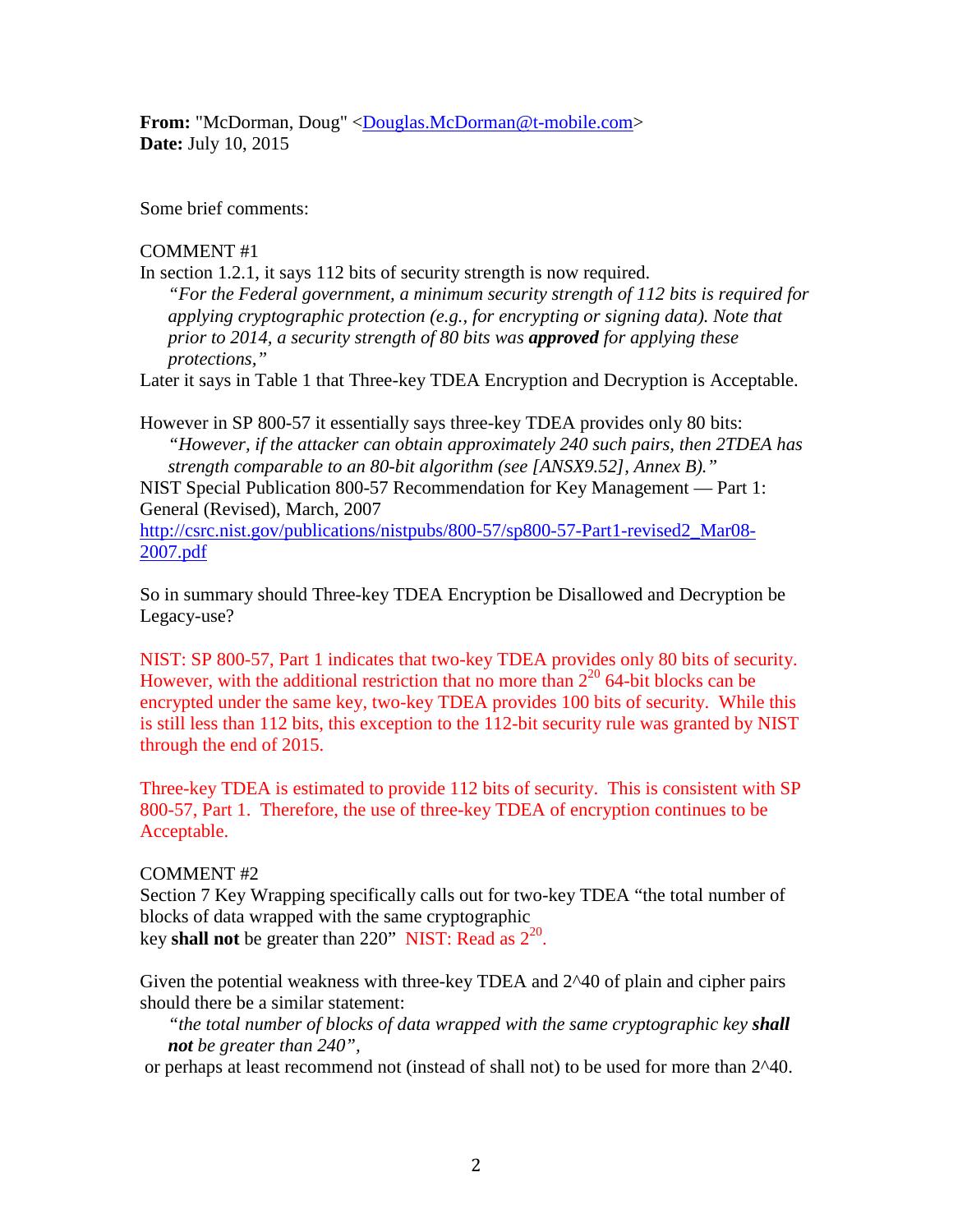NIST: No. We consider that wrapping with three-key TDEA to provide 112 bits of security without the use restriction. The restriction only applies to two-key TDEA.

### COMMENT #3

These two items say not defined but do not describe why they are not defined. Table 10

CCM and GMAC Generation TDEA Not defined CCM and GMAC Verification TDEA Not defined.

NIST: CCM and GMAC are specified for block ciphers with block sizes of 128 bits. See SP 800-38C and SP 800-38D. TDEA has a block size of only 64 bits. However, those entries have been removed to prevent confusion.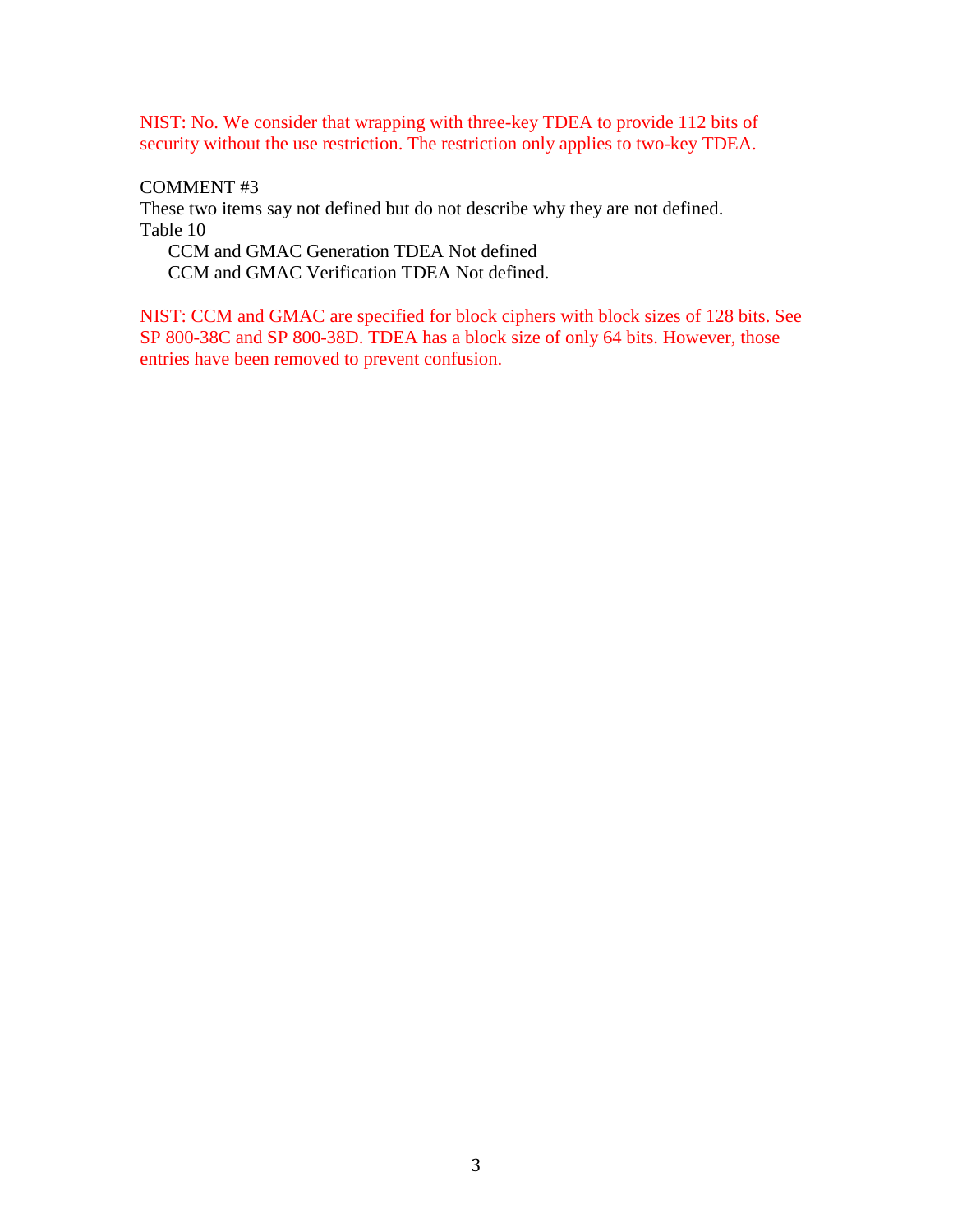**From:** Kramer, Timothy L CIV SPAWARSYSCEN-ATLANTIC, 58820" [<tim.kramer@navy.mil>](mailto:tim.kramer@navy.mil) **Date:** July 13, 2015

Please consider the following comments, relating to the draft SP 800-131 A-Rev.1:

- In Section 1.2.1, second paragraph on page 8: there is a disparity between the date in third sentence (i.e., "2014") and that provided by the referenced IG Section 7.5 (i.e., "2010"). Was there a separate document which extended the allowed use of 80-bits between 2011 and 2014?

NIST: IG 7.5 will be updated.

- In Appendix B, page 22: FIPS 186-2 is listed as a reference (and is used repeatedly in the draft 800-131A) but it is not available via the FIPS web site. Should all references to 186-2 be updated to reflect 186-4?

NIST: No, the references to 186-2 are valid. FIPS 186-2 is available at http://csrc.nist.gov/publications/PubsFIPSArch.html.

- In Appendix B, page 22: Date for FIPS 202 is listed as March 2014 but web page lists it as May 28, 2014. Was there an update?

NIST: Now that FIPS 202 has been completed, the reference has been corrected.

Very respectfully, Tim Kramer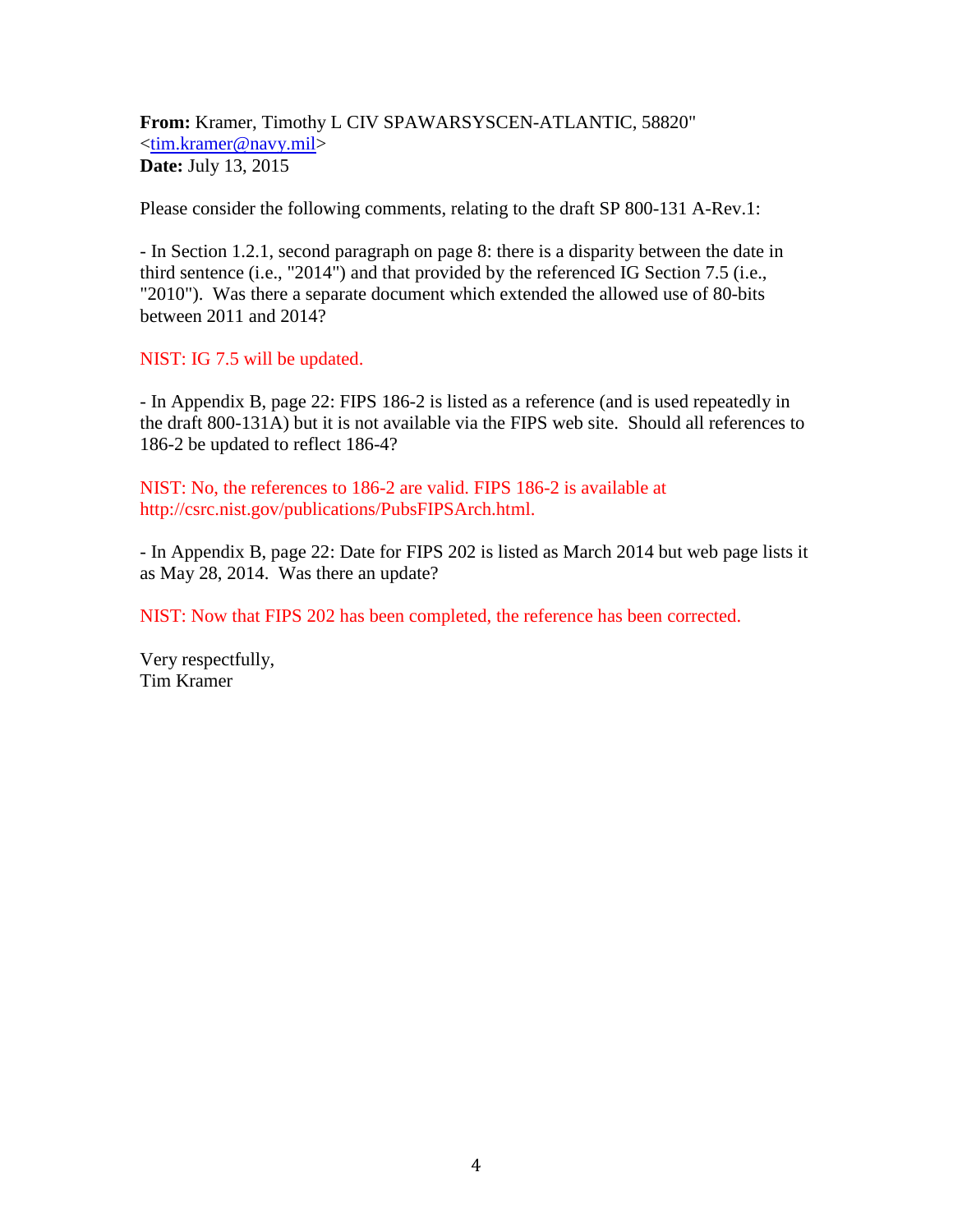**From:** Manoj Maskara [<mmaskara@corsec.com>](mailto:mmaskara@corsec.com) **Date:** Monday, July 13, 2015

Please see my 3 comments below:

1) On Page 14 of Draft SP 800-131A,

The text towards the end of the page says: "Non-compliant DH and MQV schemes using finite fields: The use of these schemes is **disallowed** if  $|p| < 2048$  bits or  $|q| < 224$  bits.

Through December 31, 2015, the use of these schemes is **deprecated** if  $|p| \ge$ 2048 bits and  $|q| \ge 224$  bits. All of these schemes will become **disallowed** after 2017."

The last column of Row 3 of Table 4 of this document for "Non-compliant DH and MQV schemes" using finite fields for " $>=$ 112 bits of security strength:" says "Deprecated through 2017; Disallowed after 2017" whereas, the above text in the document refers to deprecated through December 31, 2015.

NIST: The reference to 2015 has been changed to 2017 to be consistent with the table. Thanks for catching this.

2) The above comment also applies to "Non-compliant DH and MQV schemes using elliptical curves" in Table 4 and text on Page 14.

NIST: The reference to 2015 has been changed to 2017 to be consistent with the table. Thanks for catching this.

3) The last column of the first row in Table 9 for SHA-1 says "Disallowed, except in a TLS handshake". The use of SHA-1 in SSH is also allowed when used for server authentication provided the key size used is greater than or equal to 2048 bits. Please see below:

Per SP800-57 Part 3 REV1, Section 10.2.1.3: *SHA-1 is no longer allowed for generating digital signatures. However, in this protocol, SHA-1 is allowed for server authentication, as long as the public key size of the signing function (either RSA or DSA) is at least 2048 bits.*

NIST: The exception has been expanded to include SSH.

Thanks, Manoj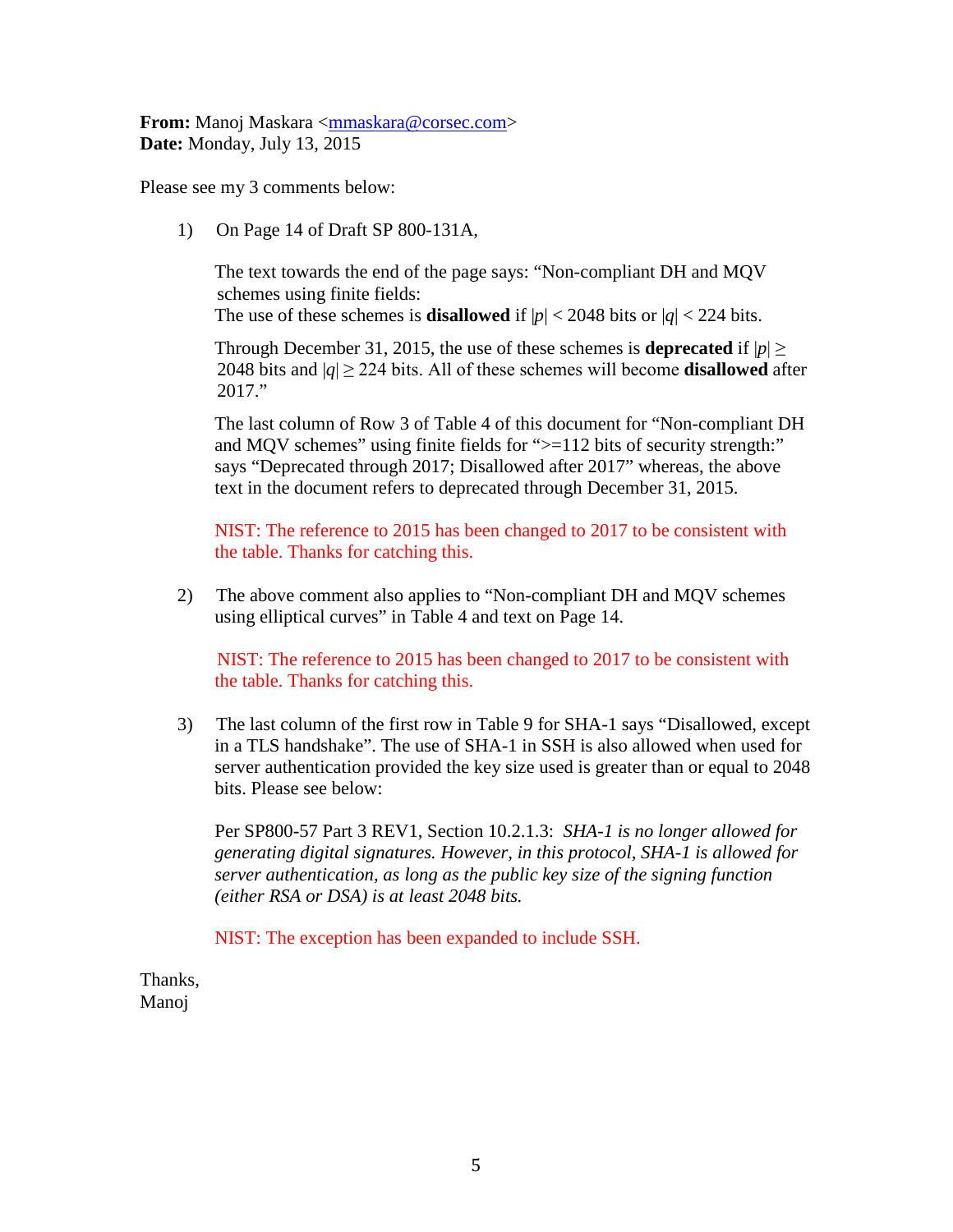From: Mark D. Baushke [<mdb@juniper.net>](mailto:mdb@juniper.net) Date: July 18, 2015

I am pleased to respond to the National Institute of Standards and Technology (NIST) with comments on the draft NIST Special Publication 800-131A dated July 2015.

Table 9 of Draft NIST SP [800-131A\_r1] lists four of the SHA-3 family of hash functions described in [FIPS 202]. However, no mention is made of the two eXtendable-Output Functions (XOFs) named SHAKE128 and SHAKE256. It is not clear to what extent they are FIPS approved, or if they should be considered as FIPS non-approved functions for now.

NIST: The XOFs have not been approved as hash functions. FIPS 202 approves them as functions whose use will be specified in future Special Publications. A note was inserted in Section 9 for clarification.

The slides on SHA-3 presented by Ray Perlner (see URL: [http://csrc.nist.gov/groups/ST/hash/sha-3/Aug2014/documents/perlner\\_XOFs.pdf](http://csrc.nist.gov/groups/ST/hash/sha-3/Aug2014/documents/perlner_XOFs.pdf) ) seem to indicate that they should be a type of FIPS Approved Hash.

NIST: The slides to not claim that the XOFs are hash functions.

I understand that NIST is not able to guarantee that an XOF is able to replace existing approved hash functions, but I would very much like to see an official note in 800- 131A r1 concerning the state of these XOFs.

NIST: The XOFs will be used to construct other approved functions. Since these other functions are not publicly available even in draft form, it is premature to include them in SP 800-131A. They will be included in a future revision of SP 800-131A.

Best Regards,

Mark

Mark D. Baushke Distinguished Engineer, Junos Security Juniper Networks, Inc. [mdb@juniper.net](mailto:mdb@juniper.net) www.juniper.net +1 408-745-2952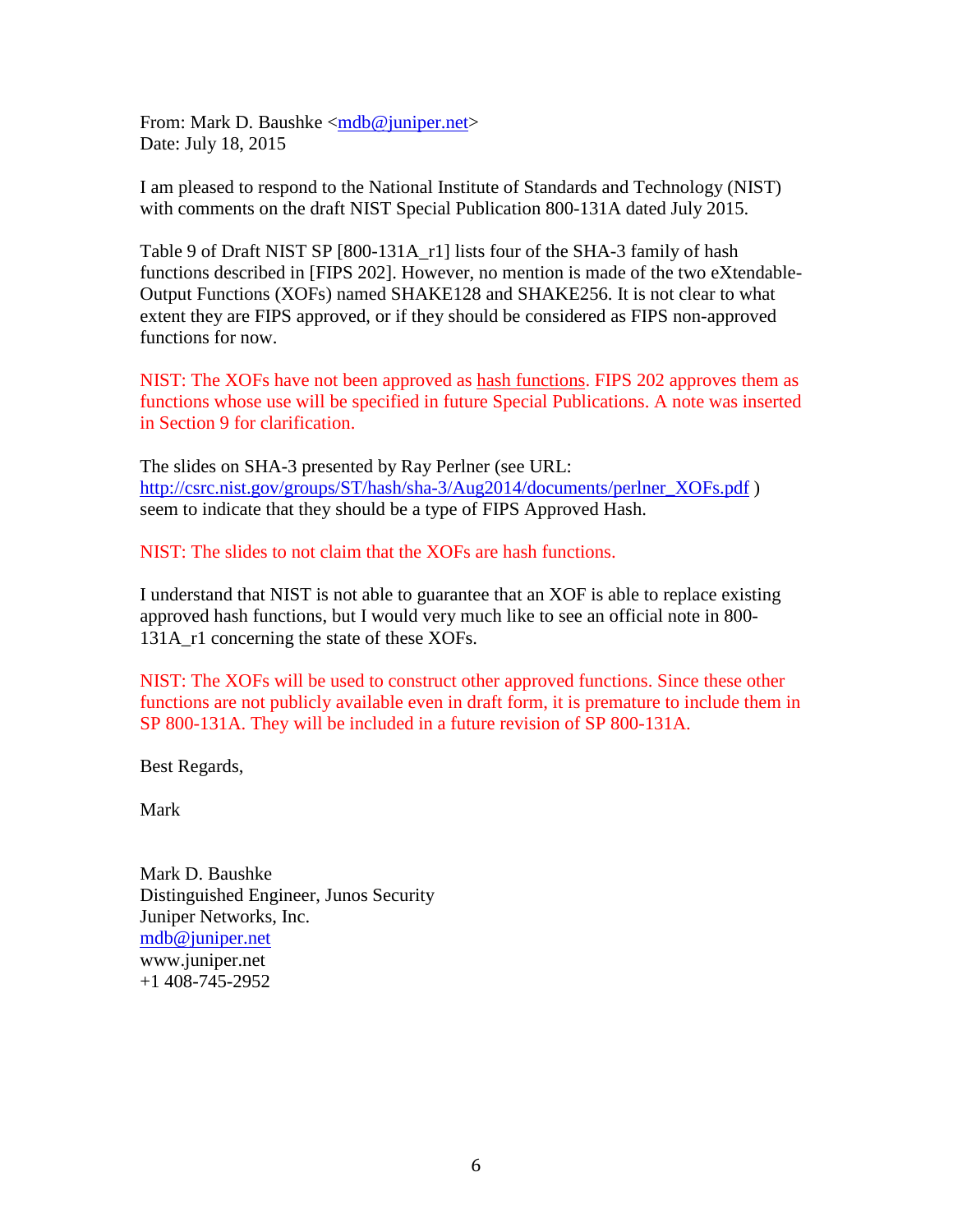**From:** Chris Brych [<chris.brych@oracle.com>](mailto:chris.brych@oracle.com) **Date:** Monday, July 20, 2015

After reviewing the specification internally, I noticed that we may have an issue with a short coming in one of the symmetric key establishment mechanisms that is not specifically mentioned. NIST SP 800-131A call for compliance with NIST SP 800-38F and some of its derivative authenticated encryption algorithms like NIST SP 800-38C (CCM Mode) and NIST SP 800-38D (GCM Mode) for transporting keys. The specification also allows for KDF's based on NIST SP 800-108 and authentication mechanisms specified in NIST SP 800-38B (CMAC).

What is not easily determined is if the Global Platforms Secure Channel Protocol (SCP03) is considered an allowed key establishment protocol. To me, the standard utilizes allowed algorithms like AES and 3-Key Triple-DES, allowed integrity mechanisms like CMAC, and approved pseudo random functions for deriving keys but it does not specify whether the "SCP Protocol" is "Allowed" as an approved key establishment mechanism. Clarity in the NIST SP 800-131A Standard to call out whether it is Allowed protocol or mechanism would be appreciated.

NIST: SP 800-131A does not discuss protocols per se, except for a reference to TLS and SSH as exceptions in Table 9 of Section 9.

Thank you.

Cheers,

Chris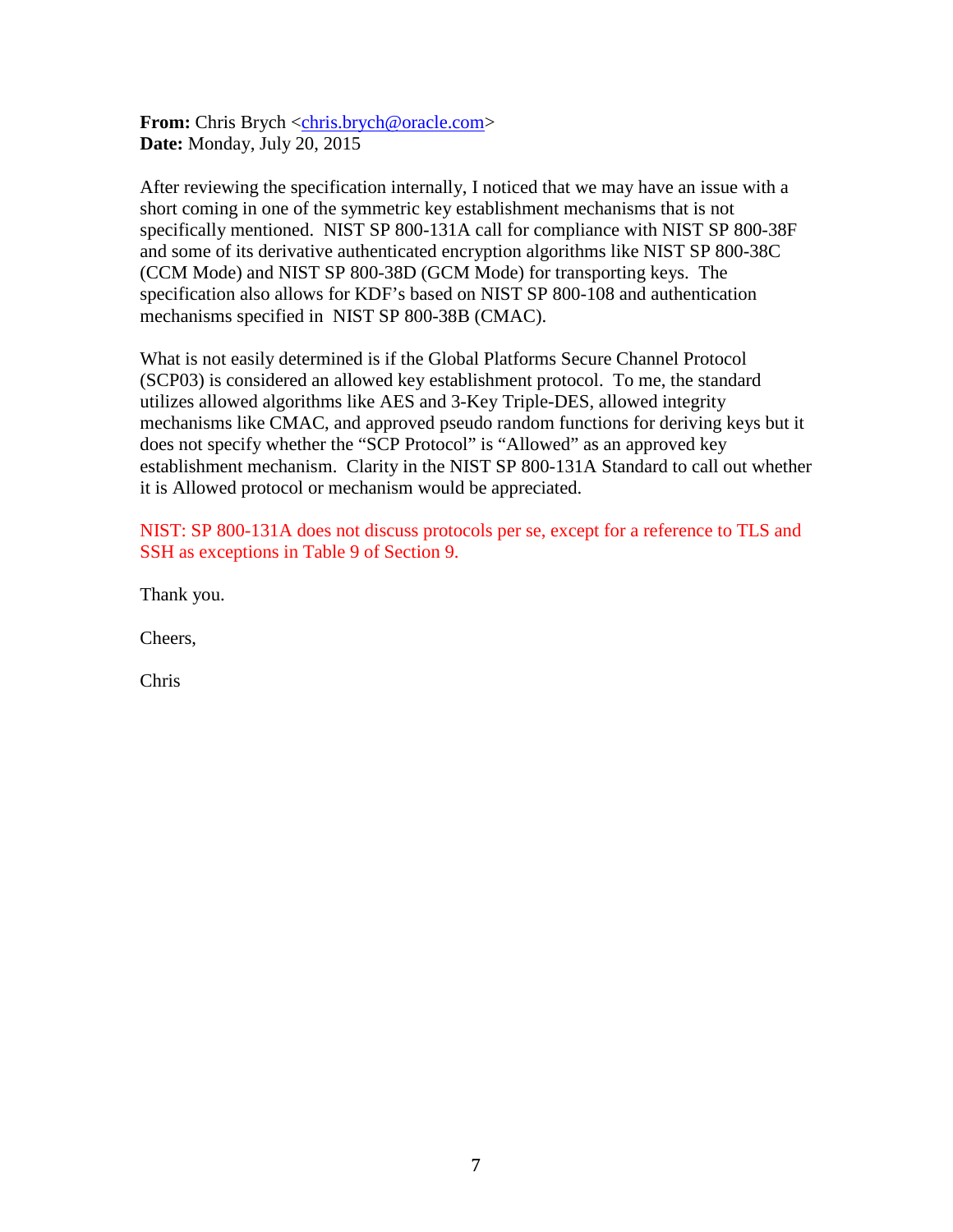**From:** "Gibbons, Lee D (Doug)" <*desibons@avaya.com>* **Date:** Wednesday, August 5, 2015 at 6:04 PM To: cryptotransitions [<cryptotransitions@nist.gov>](mailto:cryptotransitions@nist.gov) **Subject:** SP 800-131A Comments

Table 2 has added a Legacy-use section and relaxed the lower bound of the key length from 1024 to 512 bits. Though this is addressed in footnote 5, there is no mention of the relaxation in Appendix C. This change is significant as there now exist validated modules (based on the original 800-131A) which refuse to verify signatures with keys now considered acceptable for legacy use. Please add a note to Appendix C so that this change becomes obvious to implementers.

NIST: The change has been included in Appendix C.

Typos:

Section 1.1, paragraph 2: missing period at end of last sentence. Appendix C:

3. The use of keys that provide less than 112 bits of security strength for digital signature generation are is no longer allowed; however, their use for digital signature verification is allowed for the verification of already-generated digital signatures.

- 5. The use of the RNGs specified in [FIPS 186-2], [X9.31] and [X9.62] are is **deprecated** until December 31, 2015, and **disallowed** thereafter.
- 6. The use of keys that provide less than 112 bits of security strength for key agreement are is now **disallowed**.
- 7. The use of non-approved key-agreement schemes for key is **deprecated**  through December 31, 2017, and **disallowed** thereafter.

11. The SHA-3 family of hash functions specified in [FIPS 202] have has been included in Section 9 as **acceptable**.

NIST: The typos have been fixed.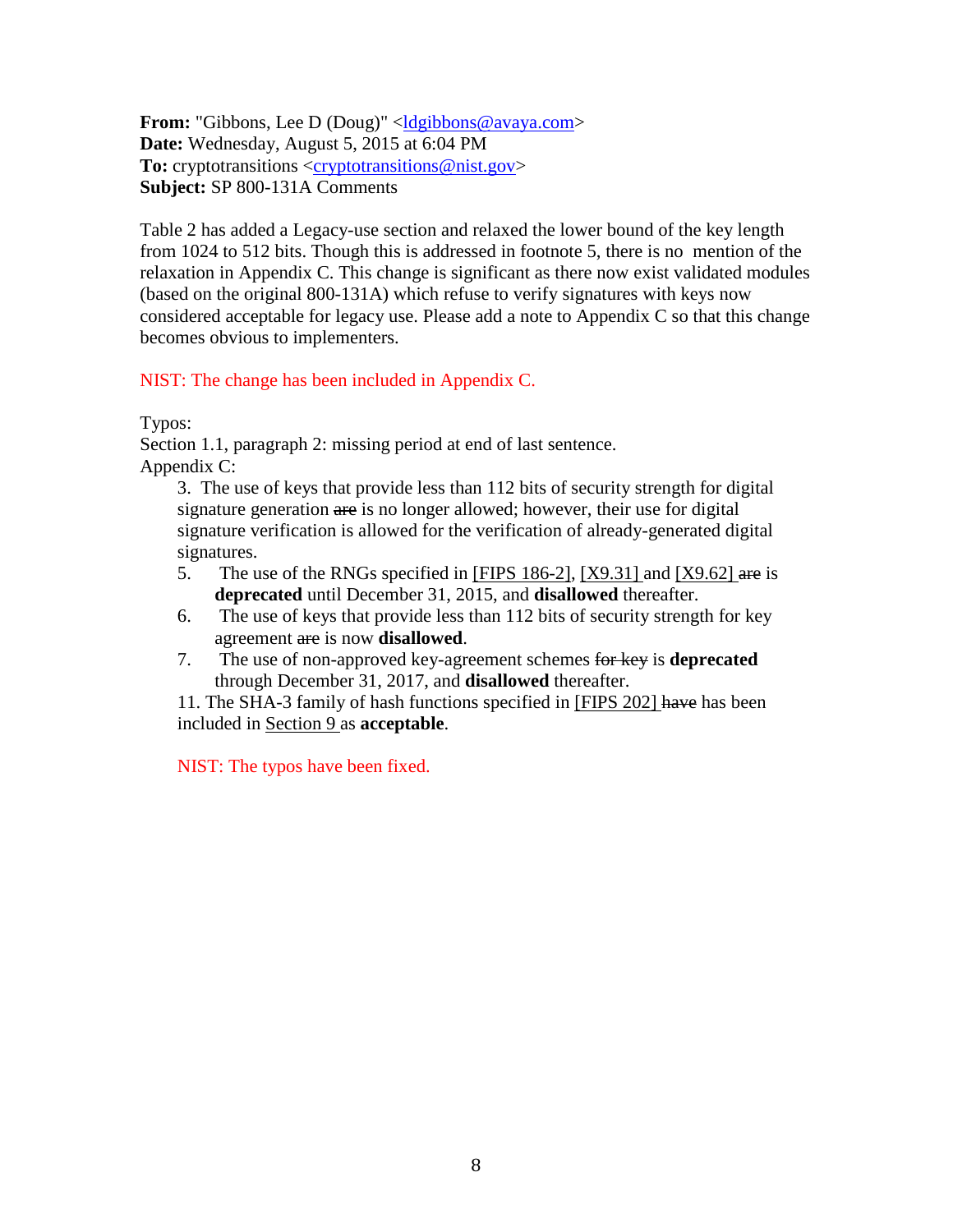**From:** "Harris, Michael W. (CDC/OCOO/OCIO)" [<fnb0@cdc.gov>](mailto:fnb0@cdc.gov) **Date:** Monday, August 10, 2015 To: cryptotransitions [<cryptotransitions@nist.gov>](mailto:cryptotransitions@nist.gov)

CDC has no comments to provide on the *Draft Special Publication 800-131A Revision 1, Transitions: Recommendation for Transitioning the Use of Cryptographic Algorithms and Key Lengths*.

Thank you for the opportunity to review and comment.

NIST: Thanks for your comment.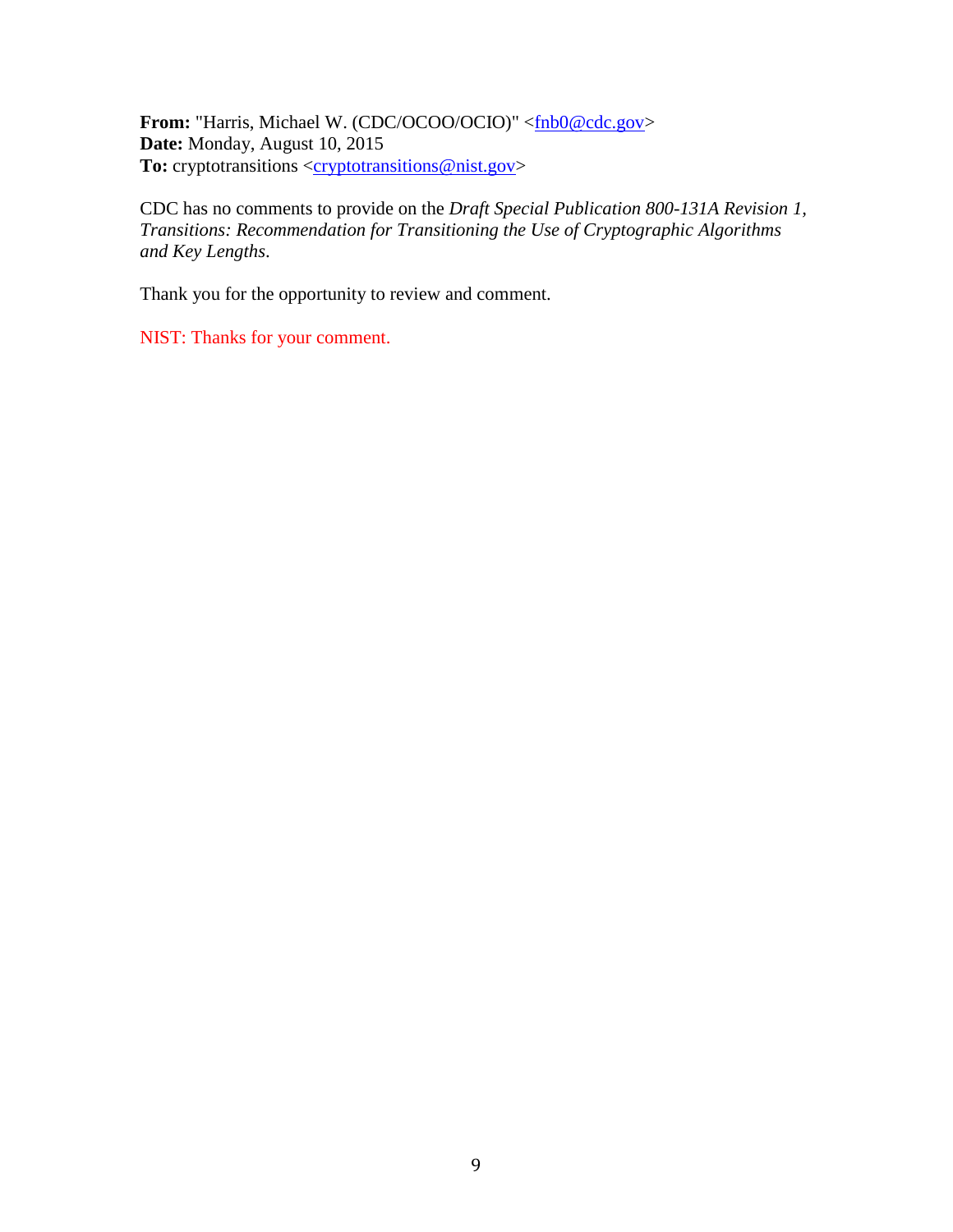From: Stephanie Eckgren [<seckgren@infogard.com>](mailto:seckgren@infogard.com) Date: August 14, 2015

Attached please find InfoGard's comments on Draft SP 800-131A Revision 1.

Let us know if you have any questions.

Regards, Stephanie Eckgren

# **InfoGard Comments on Revision of SP 800-131A**

# **Transitions: Recommendation for Transitioning the Use of Cryptographic Algorithms and Key Lengths**

• Assuming an end of year final publication of the SP 800-131A update, 2 years for a transition is reasonable if there is some way of dealing with services that are "outward facing", i.e. not within or between federal agencies under the scope of FISMA. Currently CMVP allows non-Approved services to occur intermingled with Approved services, but this is handled in an undocumented way. CMVP and/or the CT Group should clarify how agencies acting under FISMA can legally interact with outside entities not under the FISMA scope, for example with customer facing web services that include key agreement or key transport mechanisms that are no longer allowed.

NIST: Out-of-scope for SP 800-131A; refer to CMVP guidance. Currently, the decision is left to each Federal agency. Future CMVP guidance will provide a further clarification.

• On page 11, the footnote describing the meaning of the absolute value bars should really be in a notation section near the front of the document. This notation is used throughout the rest of the document, not just for Table 2.

# NIST: OK.

• In Section 6, the last sentence of the first paragraph makes very little sense. Possible alternate phrasing: "While there are allowed RSA-based Key Transport schemes that are not compliant with SP 800-56B, only RSA-based Key Agreement schemes compliant with SP800-56B are allowed."

# NIST: The sentence has been reworded.

• On the sunset date for non-SP800-56A compliant key agreement schemes: It's clear that the general intent here is to allow some path to compliance for certain prominent commercial protocols (such as IKE, TLS, and SSHv2) within the framework of SP800-56A, but it isn't clear that this is practical. Some of these protocols (IKE,